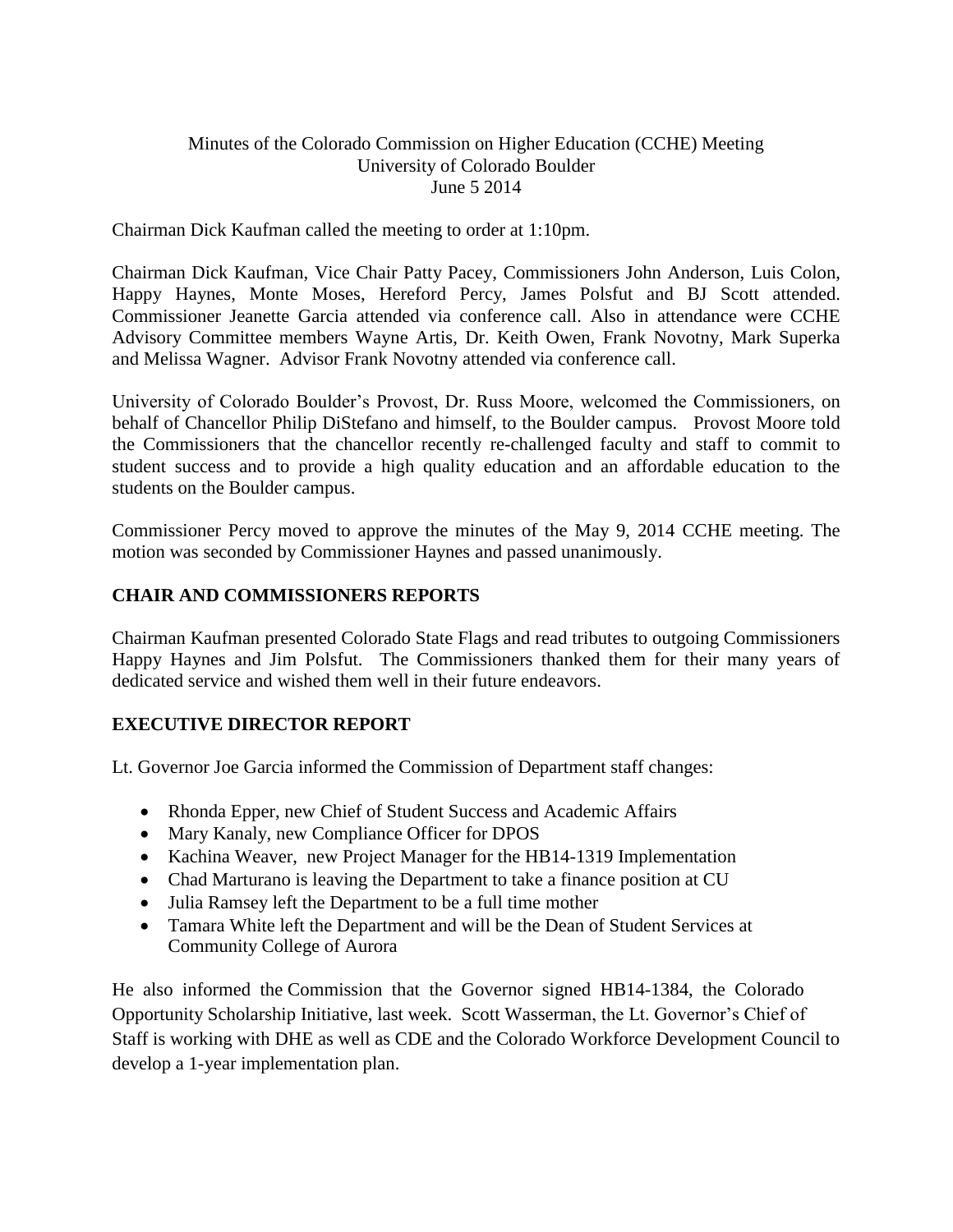The Lt. Governor also reported that Commissioner Percy requested Jeannie Ritter present an update on campus mental health issues to CCHE: Mrs. Ritter will be presenting at the October Commission meeting

## **PUBLIC COMMENT**

Mr. George Walker of Denver told the CCHE that he testified against HB14-1319. He also expressed his disappointment in his alma mater's (CU Boulder) lack of leadership on finances and diversity.

#### **CONSENT ITEM**

## **Approval of gtPathways Courses**

Commissioner Haynes moved to approve the consent items. The motion was seconded by Commissioner Percy and unanimously passed.

## **ACTION ITEMS**

**Degree Authorization Act: Revision of Fees** – Heather DeLange**,** Academic Policy Officer, told the Commissioners that in the previous month's agenda item regarding fees, it was stated that Department of Higher Education has collected only about half of the spending authority awarded by the legislature.

The proposed fee schedule took Commissioner Colon's suggestion last month to eliminate Tier 5 which reflected a larger enrollment level and then thus a higher fee. The fee schedule has been adjusted down to four tiers.

The revised draft of proposed changes has been reviewed by the institutions and resistance to the changes has not been reported.

Commissioner Moses moved to approve the proposed fee schedule. The motion was seconded by Commissioner Colon and unanimously passed.

**Division of Private Occupational Schools (DPOS) Revision of Fees** – Lorna Candler, Director of DPOS, explained that DPOS has a seven governor appointed member board and has the authority to administer the Private Occupational Act of 1981. The DPOS Board has exclusive rule making power with one exception contained in C.R.S.12-59-116(3)(b) and this was recently brought to the Division's attention. The exception is that DPOS needs the Commission's approval to adjust their fees.

The Division is required to adjust its fees on a regular basis. This year legislation was passed, HB 14-1136, that exempted all of the continuing education classes or continuing education classes programs and schools that offer maintenance of license and renewal of license programs. With this exemption, the Division now has an \$110,000 shortfall.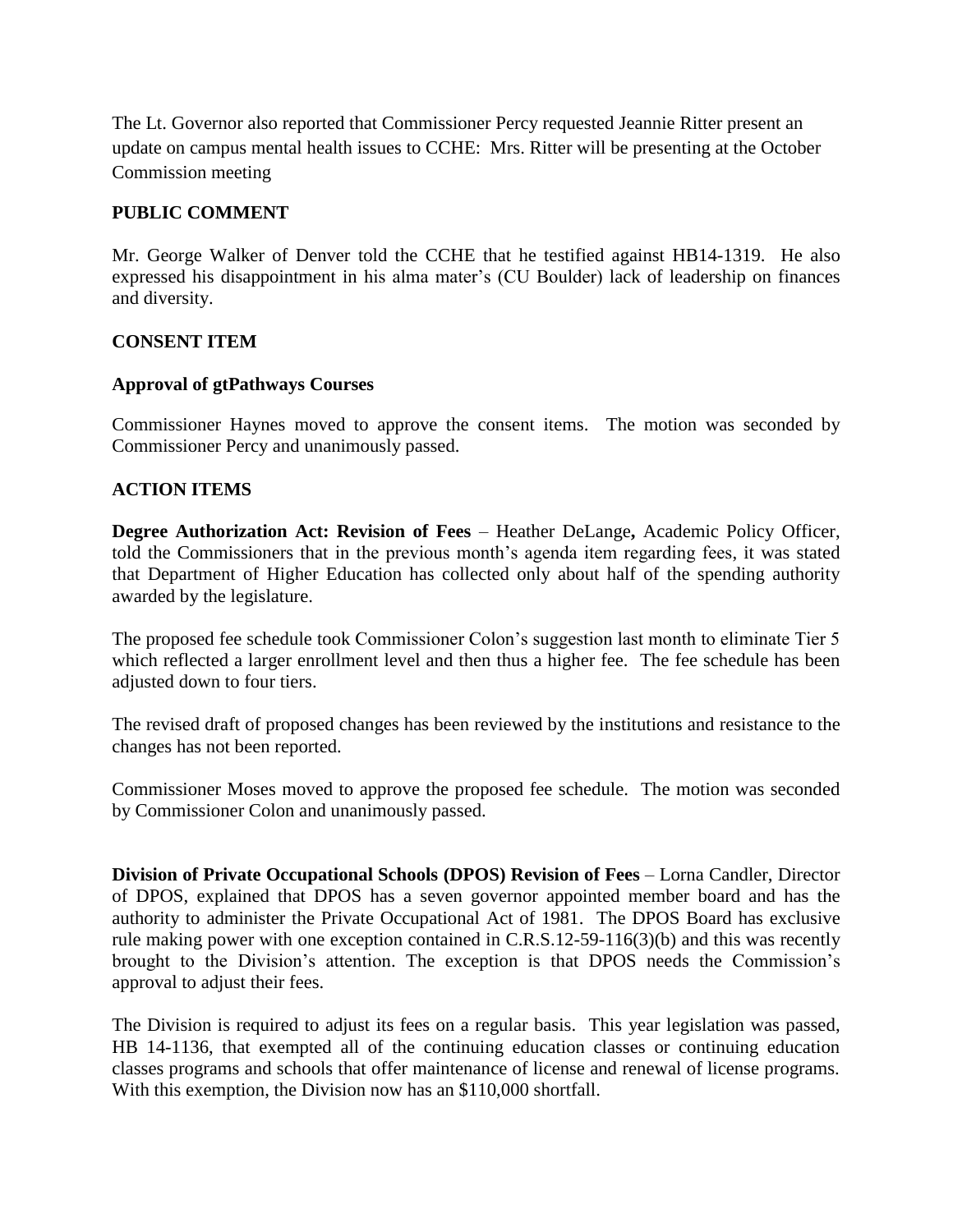Ms. Candler also asked for the Commissioner's consideration to remove the provision in C.R.S.12-59-116(3)(b), as having approval from the DPOS Board and the CCHE is redundant and inefficient.

Commissioners Haynes, Kaufman and Moses all suggested the provision be changed legislatively.

Commissioner Percy moved to approve the proposed fee schedule. The motion was seconded by Commissioner Haynes and unanimously passed.

**Fiscal Year 2015 Financial Aid /Allocations/Policy Update** – Celina Duran**,** Director of Financial Aid, presented this item reflecting the allocation methods approved by this body in March for the additional \$40 million as well as the existing \$93 million base funds and includes a policy update to reflect new merit aid. For undergraduate need based funds all public and private institutions will receive a minimum of 20 percent growth which reflects the new dollars and a 50 percent cap to help support predictability in the out years.

The Work Study financial aid includes the new \$5 million and was allocated by FTE, both full time and part time students and trues up the base funding \$16 million that we currently have.

Merit aid had \$5 million restored and is allocated by FTE. The merit section of the financial aid policy has been updated to reflect the changes in statute around flexibility.

Commissioner Haynes moved to approve the proposed financial aid allocations and the policy update. The motion was seconded by Commissioner Percy and unanimously passed.

#### **DISCUSSION ITEM**

**HB 14-1319 Project Update** – Kachina Weaver, Project Manager for HB14-1319, updated the Commission on the progress of the bill's implementation. HB14-1319 requires the Commission to develop a new funding formula to allocate state general fund dollars among the State's public institutions in a transparent way, within certain parameters. The bill charges the Commission to engage in a facilitated process with interested parties and ultimately adopt and weight funding factors into a new base funding allocation that includes role and mission factors and performance metrics.

Ms. Weaver told the Commission that the legislative mandate was as follows:

- January 1, 2015 repeal the current fee for service contract funding and replaces it with the new model.
- November 1, 2015 submit to the legislature new tuition policies that also ensure both accessible and affordable higher education for Colorado residents.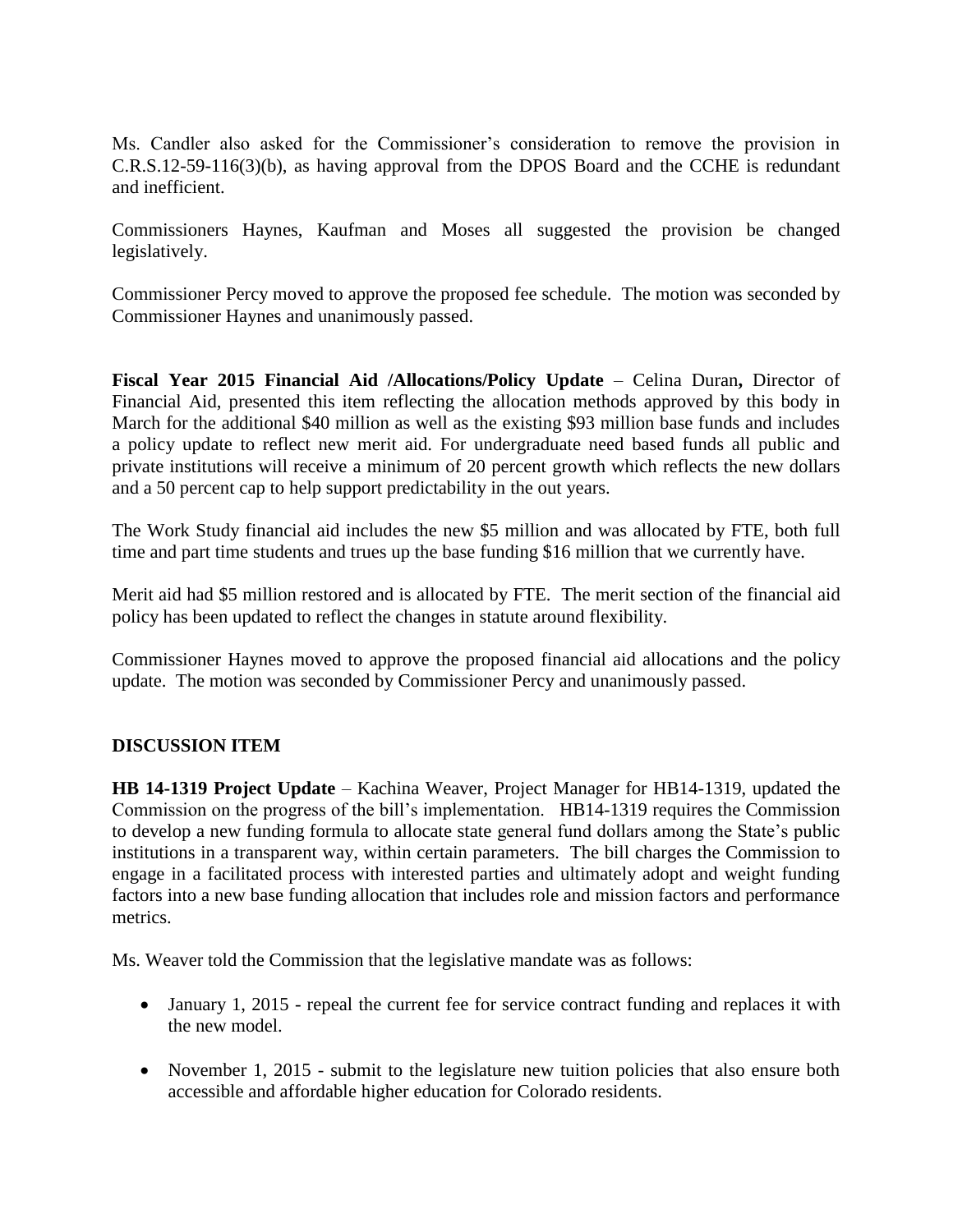July 1, 2016 – and annually until 2020, the Department and the Commission submit a written report to the legislature on the implementation of this project and provide any status updates that are needed along with any recommendations for legislative changes.

She then explained the project's infrastructure:

- Project Manager Kachina Weaver
- DHE Project Team Jennifer Sobanet, Scott Wasserman, Mark Cavanaugh, and Beth Bean
- Colorado Commission on Higher Education The ultimate decision makers responsible for the final product
- Executive Advisory Group (EAG) Group of interested parties who can bring their diverse expertise and a broad perspective to the project; will serve as thought partners with CCHE; and look at the overall of the impact of higher education on our state and economy.
- Subject Matter Expert Teams for the three pieces of the project: Facilitation, Funding Modeling and Cost Driver Analysis. These individuals will work with the vendors brought on and bring their expertise and perspectives to the discussion to ensure a comprehensive and thorough examination of options and ideas.

The Department will hire three FTE, two in the finance division and one in the data division. Ms. Weaver is a temporary employee, whose contract ends at the end of 2014. There will be three vendors brought on, one for each aspect of the project.

Commissioner Percy asked if any of the Department and Commission's previous work on funding had been integrated into the project. Chad Marturano, Director of Legislative Affairs, responded that the Department is working with the data advisory group and the CFO groups at the institutions to start to figure out work that already done on SB11-052 that can inform HB14- 1319.

Commissioner Moses asked what Department staff anticipate will be the most difficult stumbling block in terms of the funding model. Mark Cavanaugh, Chief Financial Officer, responded that he personally thinks the most challenging aspect of the entire project is going to be around time and making sure that the layering process of the project happens in a way that works together and comes together in a way that is envisioned by the legislation.

Mr. Marturano gave the Commissioners a copy of HB14-1319 and suggested that they read the bill, "own" the bill and in preparation for the July CCHE Retreat/ HB14-1319 Kick-off, take the next 30 days prior to the retreat to start to think about what principles or goals they want to advocate for. Mr. Cavanaugh told the Commissioners that in reading the bill the Commissioners will see that in almost every case it says the Commission shall, the Commission may, so it is not